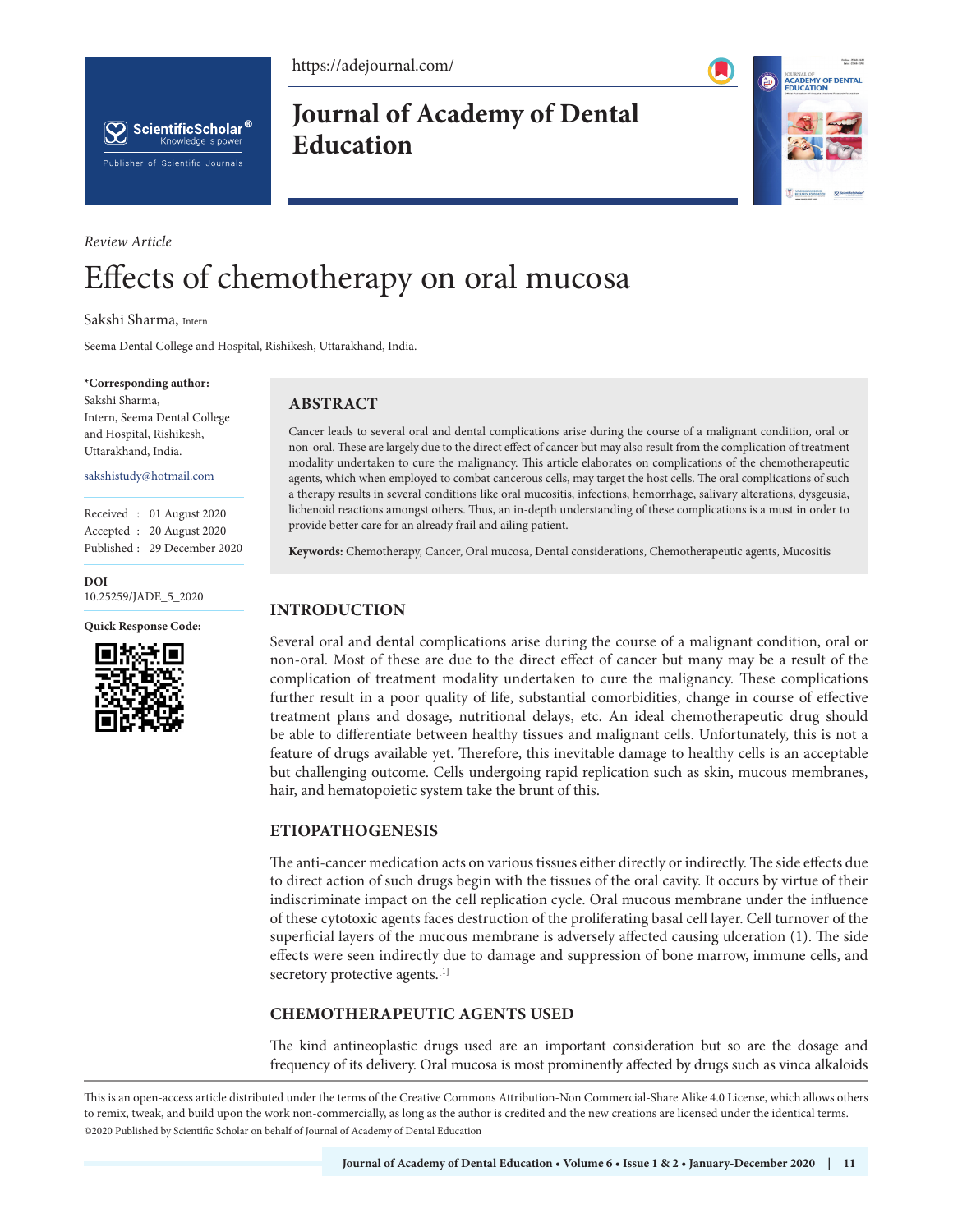such as vinblastine and vincristine; alkylating drugs such as cyclophosphamide, busulfan, and procarbazine; antimetabolites such as methotrexate, fluorouracil, cytosine arabinoside, hydroxyurea, mercaptopurine, and thioguanine; anthracyclines such as doxorubicin and daunorubicin; and antibiotics such as actinomycin D, mitomycin, and bleomycin.<sup>[2]</sup> DNA replication and mucosal cellular proliferation are inhibited further reducing the cell turnover of the basal layer leading to stomatotoxicity. This includes mucosal atrophy, breakdown of collagen, bleeding, and ulceration. Further, thrombocytopenia and leukopenia occur causing hematopoietic and immune disturbances. Bone loss, bleeding, and pulpal conditions ensue causing various dental issues.[3]

### **EFFECTS OF CHEMOTHERAPEUTIC AGENTS**

#### **Oral mucositis**

It is a painful inflammatory condition of the oral mucous membrane. Characteristically, the infiltration of the inflammatory cells is observed along with tissue disruption and ulceration. It occurs within 4–7 days of initiation of a high-dose chemoregimen. It lasts up to 2–4 weeks post-completion of the treatment. It is most significantly associated with methotrexate, doxorubicin, bleomycin, and fluorouracil.<sup>[4]</sup> Its first sign is erythema, followed by a burning sensation, edema, deep-seated pain, and ulceration which impair speech, mastication, deglutition, etc. Administration of opioids such as morphine and dietary changes is helpful in such a stage. They are ill-defined ulcers, covered by a pseudomembranous layer, and heal without scar formation. They are observed mostly on the buccal and labial mucosa, the floor of the mouth, the lateral border of the tongue, and soft palate. Risk factors involving patients' age, deficiency diseases, pre-existing medical issues, poor oral health, trauma, liver, and kidney disease increase the risk of developing mucositis. Excessive presence of *Porphyromonas gingivalis* has also been shown to aggravate ulceration and mucositis.<sup>[5]</sup> High dose and frequency of the drug and administration of drugs that act on DNA such as methotrexate and fluorouracil have been shown to increase the chances of developing oral mucositis.<sup>[6]</sup>

#### **Hemorrhage**

It occurs secondarily to bone marrow suppression and hepatotoxicity due action of cytostatic drugs such as methotrexate, doxorubicin, vinblastine, etoposide, and fluorouracil, suppressing formation of coagulation factors in the blood. Bleeding can be appreciated in patients during mastication, especially in patients with a history of gingivitis and periodontal disease. Clinically, the oral cavity presents with petechial spots, ecchymosis, hematomas, or diffuse hemorrhage at any location. Caution is needed to not disturb

the blood clots since this might cause additional hemorrhage (4). Mouth rinse with 0.12% chlorhexidine can be used to avoid superimposed infection. Emergency treatment in such patients necessitates the use of vasoconstrictors like adrenaline, cyanoacrylate much adherent tissue protectors, hemostatic collagen, topical thrombin, etc. In case of invasive dental treatment, platelet count should be at least 50,000/ mm3, the procedure should be carried out within the hospital setting, following transfusion assessment with opinion from the primary oncologist.[7]

#### **Xerostomia and salivary alterations**

Chemotherapy produces a short term and clinically relevant decrease in salivary secretion which gradually improves with the recovery of bone marrow.[7] The symptoms of mucositis and xerostomia or dryness include dryness, burning sensation or discomfort, atrophic tongue, and cracked lips. Dysgeusia and pain occur secondary to the consequences of therapy on the papillae of the tongue, causing demyelination of the nerve fibers.[8] Care should be taken to increase the intake of water, the utilization of salivary substitutes if required or cholinergic agonists which together favor the maintenance integrity of the oral mucous membrane.[9] Chemotherapeutic agents have an adverse effect on the salivary elements such as immunoglobulins and enzymes such as peroxidases and amylases. Immunoglobulins present in the saliva shield the mucous membrane against possible insults and infections. A decrease in their secretion may cause issues with the chemotherapy.<sup>[10]</sup> A change in the buffer capacity of saliva is also noticed following the administration of cytostatic agents.<sup>[11]</sup>

#### **Dysgeusia**

About 50–75% of all cancer patients who receive chemotherapy are shown to experience alterations in gustatory sensation.[12] The oral somatic cell turnover is reduced during chemotherapy and affects the nerves, taste buds, and exteroception receptors.[10] The medicines themselves would also produce as bad taste in the mouth. Mycosis, infections, and periodontal disease may also cause it. The patients describe the less or dreadfully salty taste. Such a side effect would also lead to reduced food intake. Reducing the medication dose, the treatment of oral infections, and proper diet,<sup>[12]</sup> increased liquid intake with meals, chewing food slowly, and diversifying flavor throughout meals are some steps that can be taken to forestall tongue adaptation to flavors. Inclusion of Vitamin D, Zn supplements, and amifostine can also help and is under investigation.<sup>[12]</sup>

#### **Infections**

The oral mucous membrane reduces levels of oral microorganisms colonizing the mucosa by shedding the surface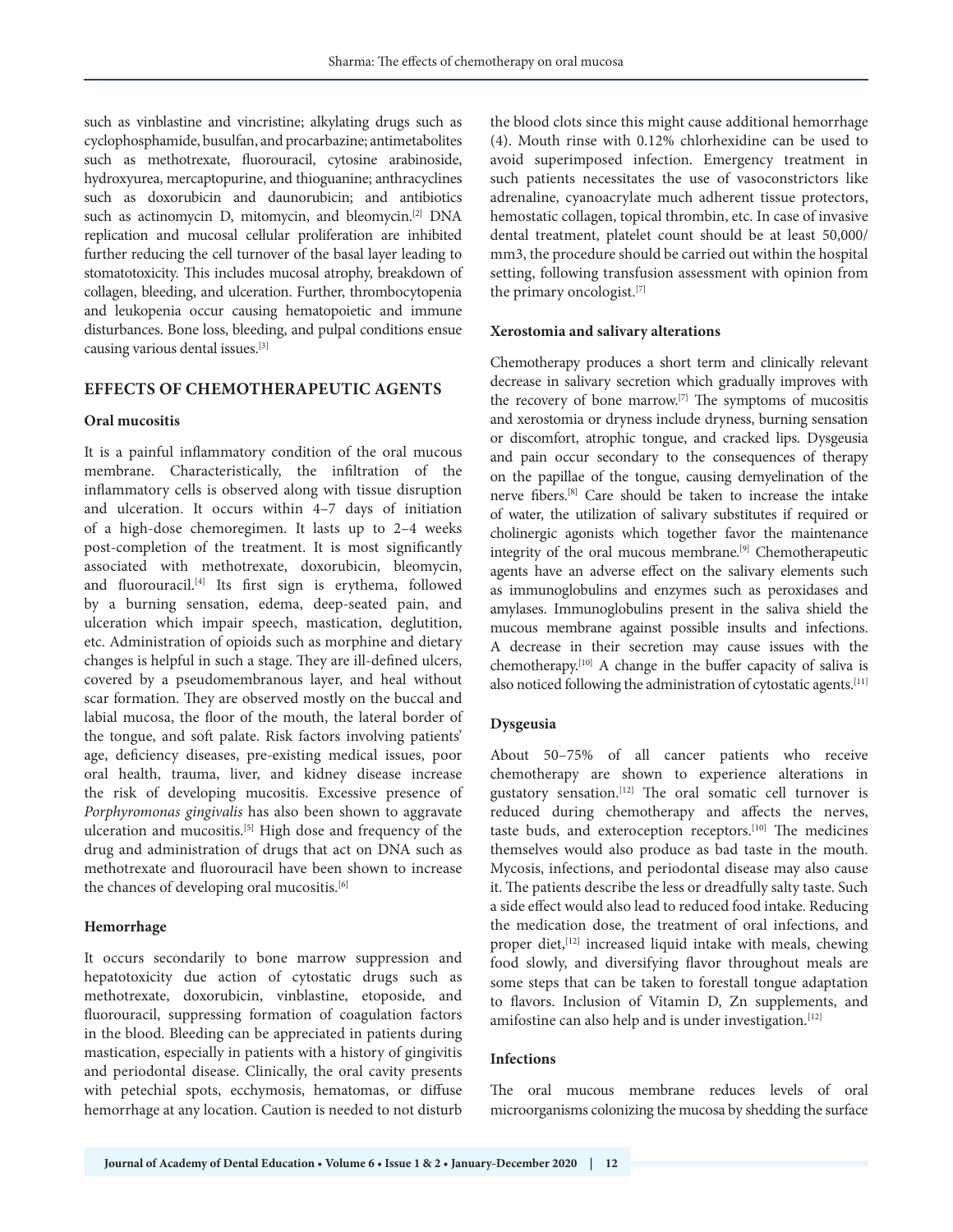layer; it additionally limits penetration of the many compounds into the epithelial tissue by maintaining a chemical barrier.

#### *Bacterial infections*

Periapical lesions left untreated might reach osteitis of the jaws. Pain, suppuration, and even fistulae are common which require treatment with broad-spectrum antibiotics. Rarely, sinus occlusion and Ludwig angina may also occur due to progressive infection, requiring aggressive medical care.<sup>[13]</sup> Sialadenitis can occur producing severe pain and swelling. Parotid sialadenitis is usually caused by *Staphylococcus aureus*. [14] Necrotizing ulcerative gingivitis and periodontal disease could be a common finding in patients requiring chemotherapy. Pericoronitis usually arises within the space of the third molars showing ulceration, mortification, and severe pain. Treatment includes prophylaxis, extraction of the tooth, and antibiotics such as penicillin, clindamycin, or metronidazole.<sup>[15]</sup> The dental and periodontal problems must be treated and teeth with unfavorable prognosis should be extracted before chemotherapy to reduce the incidence of oral complications associated with the chemotherapeutic procedure at least 10 days before the initiation of chemotherapy.[7]

#### *Fungal*

Candidiasis is often caused by opportunist overgrowth of *C. albicans*. The use of antibiotics might alter the oral flora along with drug- or disease-induced immunosuppression, injury, and reduced salivary flow together providing a positive setting for candidiasis.<sup>[16]</sup> The mean prevalence of oral mycosis throughout chemotherapy is 38%.[17] Most commonly it includes pseudomembranous and erythroderma candidiasis.<sup>[18]</sup> Topical antifungal rinses used with variable effectivity in preventing or treating mycosis in neutropenic patients.[19] Systemic fluconazole is an effective drug for prophylaxis and treatment in such patients.<sup>[17]</sup> Noncandidal fungal organisms are increasingly been associated with immunocompromised cancer patients such as *Aspergillus*, *Mucormycosis*, and *Rhizopus*. [19] This demands prompt medical care due to the high risk of morbidity and mortality.

#### *Viral*

HSV is quite prevalent in immunosuppression due to chemotherapy. Neutropenic patients are at the utmost risk during treatment.[20] Acyclovir and valacyclovir are efficacious in the prevention and treatment of HSV.[21] Oral hairy leukoplakia due to Epstein-Barr virus infection manifests in patients under cancer treatment even if they are HIV negative. It is most commonly seen in chemo or corticosteroid regimen patients, undergoing therapy for acute myelogenous leukemia, acute lymphocytic leukemia,

and multiple myeloma. High-dose valacyclovir can be administered safely and effectively as a drug of choice.<sup>[22]</sup>

#### **Dental changes**

Chemotherapy causes esthetic and clinical dental issues, principally in children undergoing treatment at <5 years of age. The shape and size of the primary crown do not seem to be affected since the morphology is decided before birth. It causes macrodontia, morphological anomalies of the dental roots of canines, premolars, and molars.[9] Hypoplasia, discolorations, and opacifications in the enamel also occur due to the side effects of chemo agents on odontogenesis.<sup>[23]</sup> In adults, a variety of studies have reported a rise in decay in patients subjected to therapy.[8]

#### **Neurological issues**

Vinca alkaloids, vincristine, and vinblastine cause direct neurotoxicity. Deep pain and acute pulpal disease are quite common and require a thorough history and oral physical examination to be performed, along with radiographs and vitality testing of the dental pulp. Treatment modalities include pain support and counseling. The symptoms resolve post a week of discontinuing the chemotherapy. Dental hypersensitivity after discontinuation of therapy is seen within weeks or months. Temporomandibular joint pain involving muscles of mastication may ensue.[24]

#### **Osteonecrosis**

Osteonecrosis impairs osteoclasts and osteoblasts that are closely involved with bone health and repair. Osteonecrosis is often caused by injury, extraction, biopsy, pathology, malignancy, or even some drugs. Edema, erythema, ulceration, paresthesia, and mobility of tooth are also observed.<sup>[25]</sup> Bisphosphonates are principally accountable for osteonecrosis of the jaws. They are used against bone metastases, osteoporosis, and skin cancer.[7] ONJ is intense in patients receiving sunitinib and bisphosphonates. Sunitinib causes mucositis and this destruction of epithelial tissue could be vital for the development of ONJ. A clinical finding of exposed bone in the mouth for 8 weeks or longer, despite good medical intervention, is a distinctive diagnostic feature of ONJ.<sup>[26]</sup>

#### **Lichenoid reactions**

A lichenoid reaction shows characteristic lesions of whitish lace-like papules, erythematous erosions, and plaques with divergent radiating striae. It disappears, either straightaway when the agent's action is completed, or will persist. In addition, microscopic anatomy examination reveals leukocyte infiltration, distinguished parakeratosis, acanthosis, vascular inflammation, etc., that are not seen in oral lichen planus.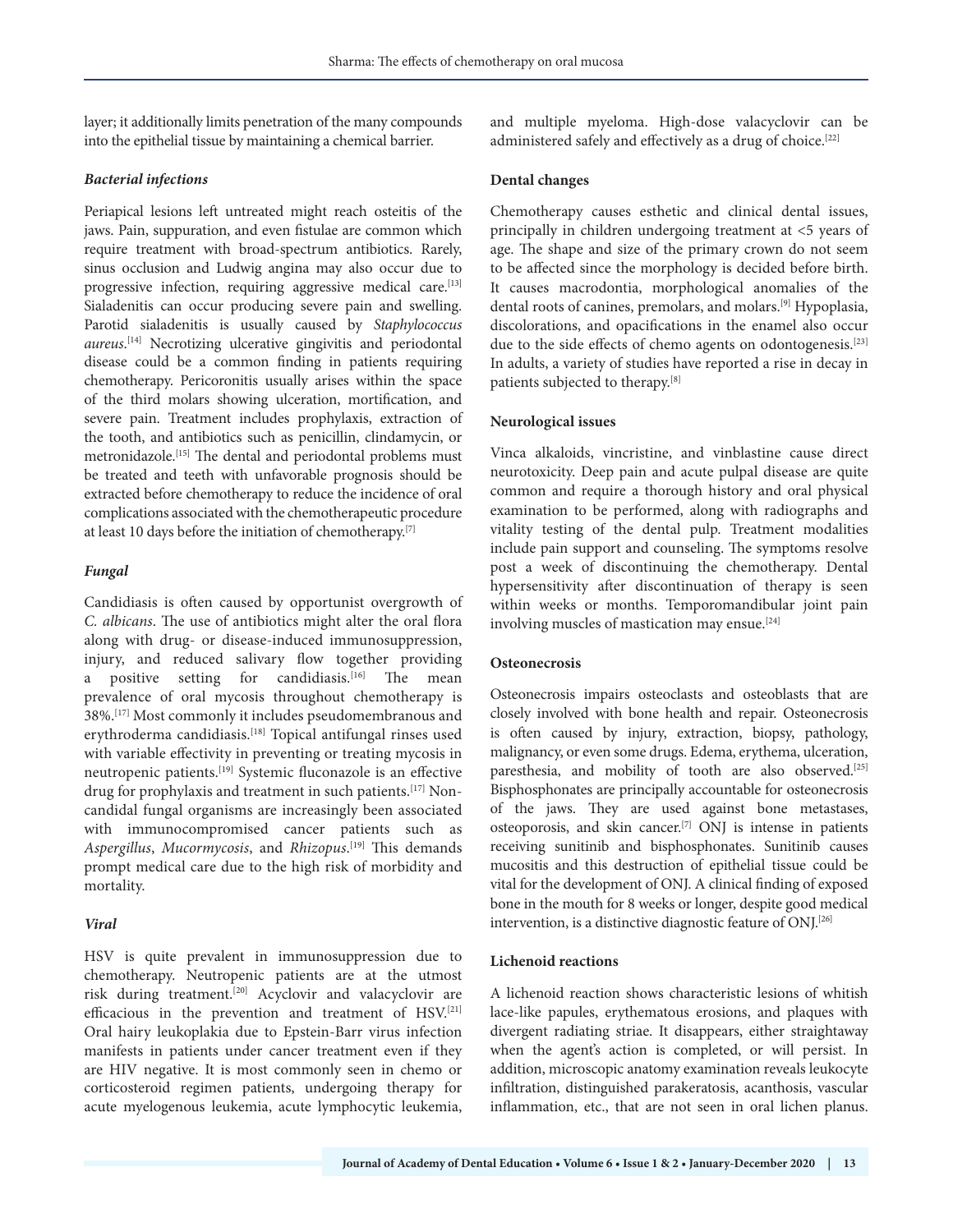Imatinib mesylate is the drug of choice against chronic myeloid leukemia. It's to blame for lichenoid lesions of the oral mucous membrane, skin, or nails. Lichenoid reaction lesions could be due to altered expression of dermal markers due to the imatinib. The management of LRs needs the termination of the precipitating agent or the use of corticosteroids.[27]

#### **Melanosis**

Imatinib has been shown to cause hyperpigmentation. It is evidenced to be dose connected and reversible once administration ceases. Imatinib causes excessive melanogenesis in certain epidermal and membranous areas. It seems that imatinib binds to receptors within the skin activating or inhibiting melanogenesis. Reports have delineated bluish-brown pigmentation on the surface.<sup>[28]</sup>

#### **Nutritional effects**

Patients with head-and-neck cancer are at high risk for dietary problems. It may be due to the malignancy itself, poor nutrition or complications of surgery or chemotherapy, loss of appetite secondary to mucositis, xerostomia, taste loss, dysphagia, nausea, or vomiting. Quality of life is compromised as ingestion becomes problematic. Oral pain with ingestion might result in the choice of foods that do not worsen the pain or discomfort at the expense of adequate nutrition. Dietary deficiencies can be managed by seeking dietary counseling, changing the feel and consistency of food, and by having frequent meals and snacks.[29]

#### **General side effects**

The bone marrow suppression leads to leukemia observable in peripheral blood toward day 10 from the start of chemotherapy. Thrombocytopenia can be seen after 10–14 days and later on, anemia. Nausea, vomiting, alopecia, handfoot syndrome, and paresthesias will also begin developing. Most of these disappear soon after the end of chemotherapy although in some cases permanent harm could also be ascertained such as myocardiopathy, pulmonary fibrosis, chronic renal failure, or sterility.[7]

#### **CONCLUSION**

Modern cancer treatment includes surgery, chemotherapy, radiotherapy, and immunotherapy either alone or in combination. Chemotherapy leads to insult to oral structures directly and their systemic toxicity causes indirect symptoms. The oral complications may occur throughout and after cancer treatment. It includes mucositis, dysgeusia, and infectious diseases. Poorly restorations, periodontal disease, and other pathologies associated with poor oral hygiene and sequelae of aggressive cancer treatment can affect patients' quality of life tremendously. It is, therefore, important that optimal oral health care must be maintained. It is of utmost importance for everyday functions such as eating and verbal and non-verbal communications.

#### **Declaration of patient consent**

Patient's consent not required as there are no patients in this study.

#### **Financial support and sponsorship**

Nil.

#### **Conflicts of interest**

There are no conflicts of interest.

## **REFERENCES**

- 1. López-Galindo MP, Bagán JV, Jiménez-Soriano Y, Alpiste F, Camps C. Clinical evaluation of dental and periodontal status in a group of oncological patients before chemotherapy. Med Oral Patol Oral Cir Bucal 2006;11:E17-21.
- 2. Peterson DE, Schubert MM. Oral toxicity. In: Perry MC, editor. The Chemotherapy Sourcebook. Baltimore: Williams and Wilkins Co.; 1997. p. 571-94.
- 3. Lockhart PB, Sonis ST. Alterations in the oral mucosa caused by chemotherapeutic agents. J Dermatol Surg 1981;7:1019-25.
- 4. Napeas JJ, Brennan MT, Bahrani-Mougeot FK, Fox PC, Lockhart PB. Relationship between mucositis and changes in oral microflora during cancer chemotherapy. Oral Surg Oral Pathol Oral Radiol Endod 2007;103:48-59.
- 5. Al-Ansari S, Zecha JA, Barasch A, de Lange J, Rozema FR, Raber-Durlacher JE. Oral mucositis induced by anticancer therapies. Curr Oral Health Rep 2015;2:202-11.
- 6. Chavelli-Lopez B, Bagan-Sebastian JV. Treatment of oral mucositis due to chemotherapy. J Clin Exp Dent 2016;8:e201-9.
- 7. López BC, Esteve CG, Pérez MG. Dental treatment considerations in the chemotherapy patient. J Clin Exp Dent 2011;3:e31-42.
- 8. Chan CW, Chang AM, Molassiotis A, Lee IY, Lee GC. Oral complications in Chinese cancer patients undergoing chemotherapy. Support Care Cancer 2003;1:48-55.
- 9. Avşar A, Elli M, Darka O, Pinarli G. Long-term effects of chemotherapy on caries formation, dental development, and salivary factors in childhood cancer survivors. Oral Surg Oral Med Oral Pathol Oral Radiol Endod 2007;104:781-9.
- 10. Epstein JB, Tsang AH, Warkentin D, Ship JA. The role of salivary function in modulating chemotherapy-induced oropharyngeal mucositis: A review of the literature. Oral Surg Oral Med Oral Pathol Oral Radiol Endod 2002;94:39-44.
- 11. Rojas-Morales T, Lugo Z, Santana Y, Navas R, Zambrano O, Viera N. Capacity buffer of the saliva in children and adolescents with cancer: Variations induced by the administration of metotrexate or cyclophosphamide. Med Oral